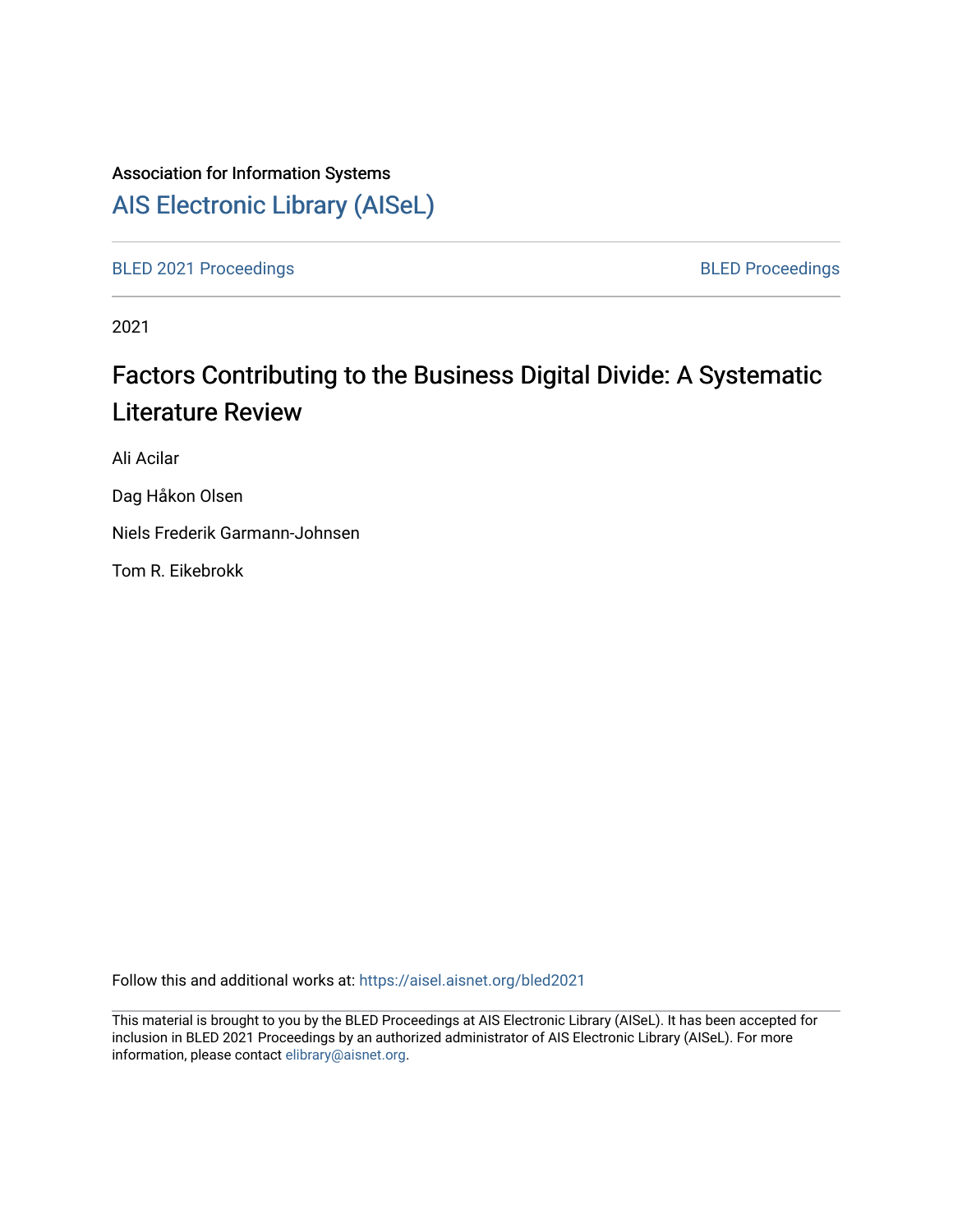# **FACTORS CONTRIBUTING TO THE BUSINESS DIGITAL DIVIDE: A SYSTEMATIC LITERATURE REVIEW**

# ALI ACILAR, DAG HÅKON OLSEN, NIELS FREDERIK GARMANN-JOHNSEN & TOM ROAR EIKEBROKK

University of Agder, Faculty of Social Science, Kristiansand, Norway; e-mail: [ali.acilar@uia.no,](mailto:ali.acilar@uia.no) [dag.h.olsen@uia.no,](mailto:dag.h.olsen@uia.no) [niels.f.garmann-johnsen@uia.no](mailto:niels.f.garmann-johnsen@uia.no), tom.eikebrokk@uia.no

**Abstract** The main aim of this study is to review the literature relating to the factors that contribute to the business digital divide. A systematic literature review was conducted using two databases (Scopus and Web of Science). A total of 28 articles were selected and analyzed. The selected studies are conducted in various developing and developed countries, including all firm sizes and different sectors, and cover several different digital technologies. Identified factors determining the business digital divide are categorized as technological, organizational, and environmental factors. The discussion and the potentials for further research are also presented.

**Keywords:** business digital divide, digital divide, systematic literature review



DOI https://doi.org/10.18690/978-961-286-485-9.2 ISBN 978-961-286-485-9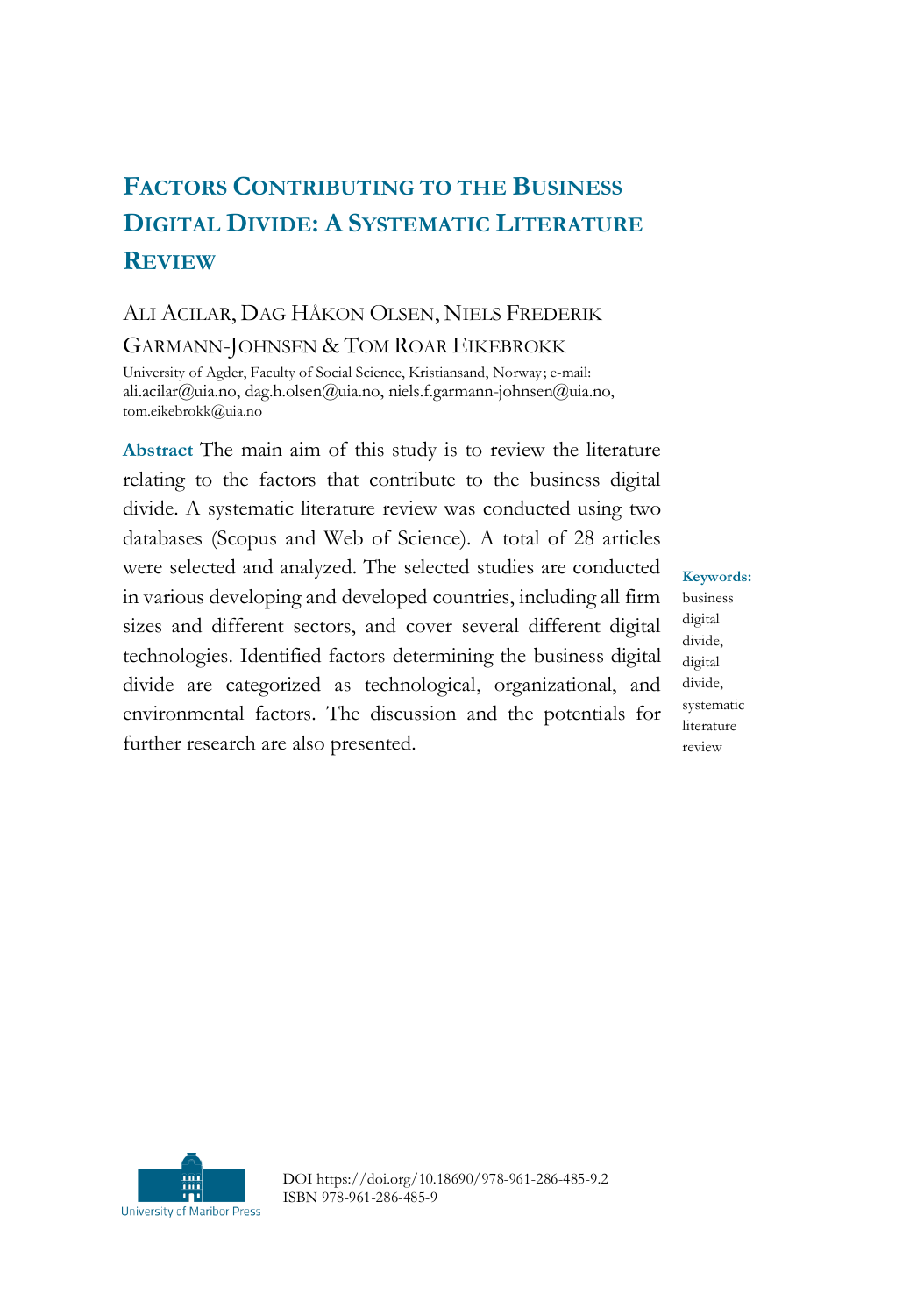#### **1 Introduction**

The rapid and continuous developments of ICTs facilitate access and process data and improve the inter and intra-organizational integration of companies, but at the same time, these technological developments bring a new type of exclusion, the digital divide (Souza, Siqueira, & Reinhard, 2017). A significant number of businesses, especially SMEs, tend to be on the wrong side of the digital divide, and therefore do not benefit from the potential advantages of ICTs. Even though digitalization provides new opportunities for SMEs to benefit from the global economy, significant numbers of SMEs lag behind in the digital transition (North, Aramburu, & Lorenzo, 2019; OECD, 2017).

The digital divide can be defined as "the gap between individuals, households, businesses and geographic areas at different socio-economic levels with regard both to their opportunities to access ICTs and to their use of the Internet for a wide variety of activities" (OECD, 2001, p. 5). The digital divide can emerge from individual, organizational, and global levels (Dewan & Riggins, 2005). Unequal access and use of ICT are the main issues of the digital divide. Castells (2002, p. 270) describes the digital divide as "the divide created between those individuals, firms, institutions, regions, and societies that have the material and cultural conditions to operate in the digital world, and those who cannot, or cannot adapt to the speed of change." As among people, the digital divide also exists among businesses and refers to ICT access and the ability of appropriate use of the technology (Wielicki & Arendt, 2010). In addition to preventing access to ICT, the digital divide prevents commercial applications of these technologies, such as e-business (Di. Gregorio, Kassicieh, & De Gouvea Neto, 2005).

Several academic disciplines, from sociology and political science to business and information systems, have been involved in research about the digital divide; and most of these research studies focus on the individual or societal level (Wielicki & Arendt, 2010). The business digital divide is not discussed in the literature as much as the digital divide among people or organizations (Souza et al., 2017). We focus on the digital divide among businesses in this study. It is important to understand the business digital divide since it significantly affects how firms compete in the global market, how they communicate with their customers and business partners, and how they formulate their strategies for e-commerce (Dewan & Riggins, 2005; Wielicki &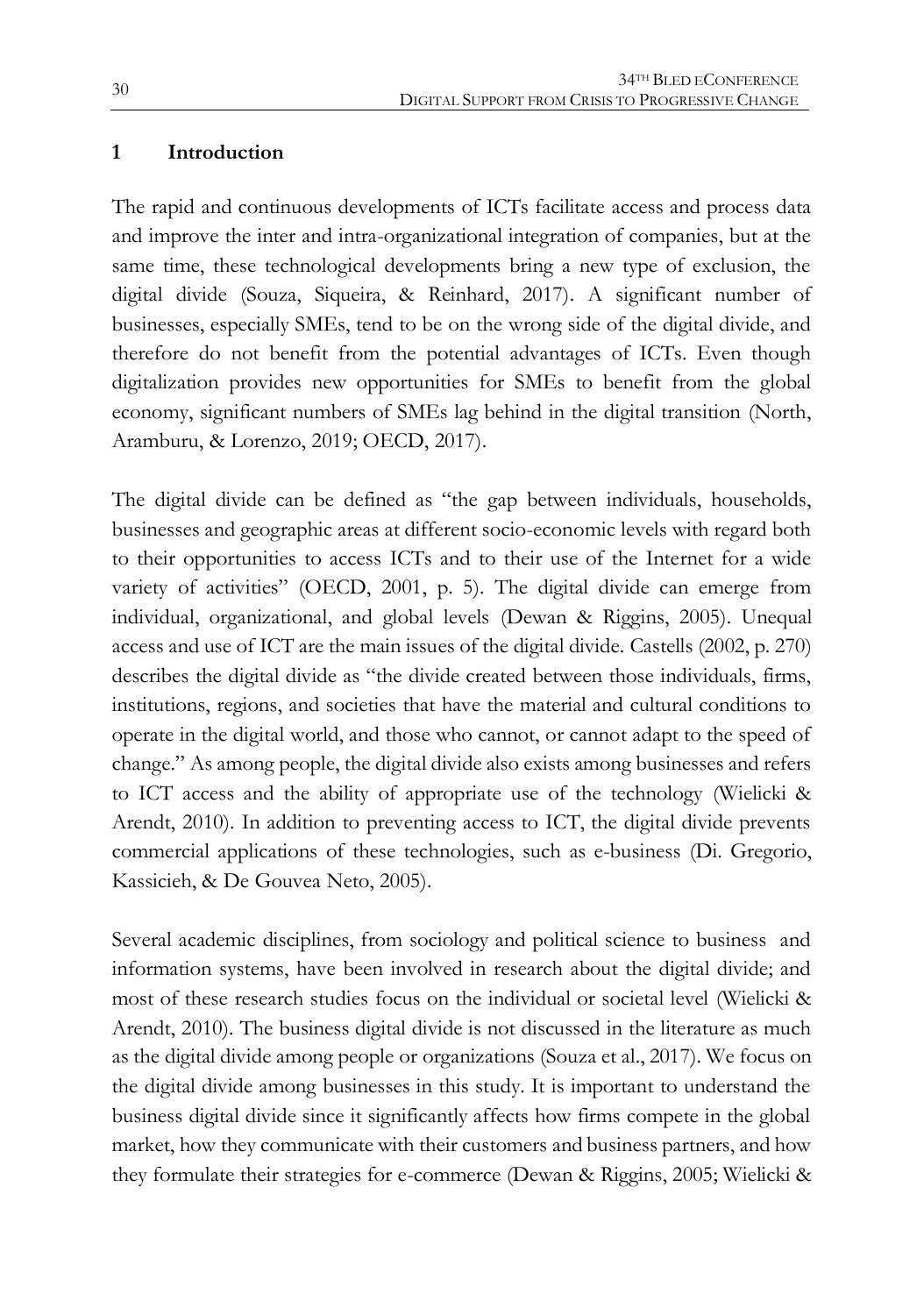Arendt, 2010). This study systematically reviews the literature with the aim of understanding the factors contributing to the digital divide among businesses. The literature review was driven by the following research question:

What are the determinant factors of the digital divide among businesses?

## **2 Methodology**

In this study, a systematic literature review was conducted. The systematic literature review was conducted in accordance with the Preferred Reporting Items for Systematic Reviews and Meta-analysis (PRISMA) approach (Moher, Liberati, Tetzlaff, Altman, & Group, 2009). PRISMA is well accepted and used in a broad range of academic disciplines in the literature.

## **2.1 Inclusion and Exclusion Criteria**

The search process was conducted using two scientific databases: Scopus and Web of Science. These two databases are "two world-leading and competing citation databases" (Zhu & Liu, 2020). We conducted the search with the following keywords: ("digital divide" OR "digital gap") AND (busines\* OR firm\* OR compan\* OR corporate OR corporation\* OR "small and medium size\* enterpris\*" OR SME\* OR enterpris\*) in "title, abstract, keywords" search fields. After the initial search, search results were restricted to journal articles from 2000 to 2019 in the English language for both databases. Only journal articles were included in this literature review.

## **2.2 Data Collection**

The searches of the two databases resulted in 712 records. After 155 duplicate articles were removed, 557 articles remained for further screening. At this stage of the study, articles were excluded on the basis of irrelevant titles or abstracts. After the title and abstract screening process, 71 articles were selected for further full-text analysis. Nine articles could not be obtained from the databases. A total of 62 articles were accessed for full-text screening. Among them, two articles were excluded because they were written in Spanish. Even though database searches were limited based on language, these articles were listed by databases. Twenty-eight articles were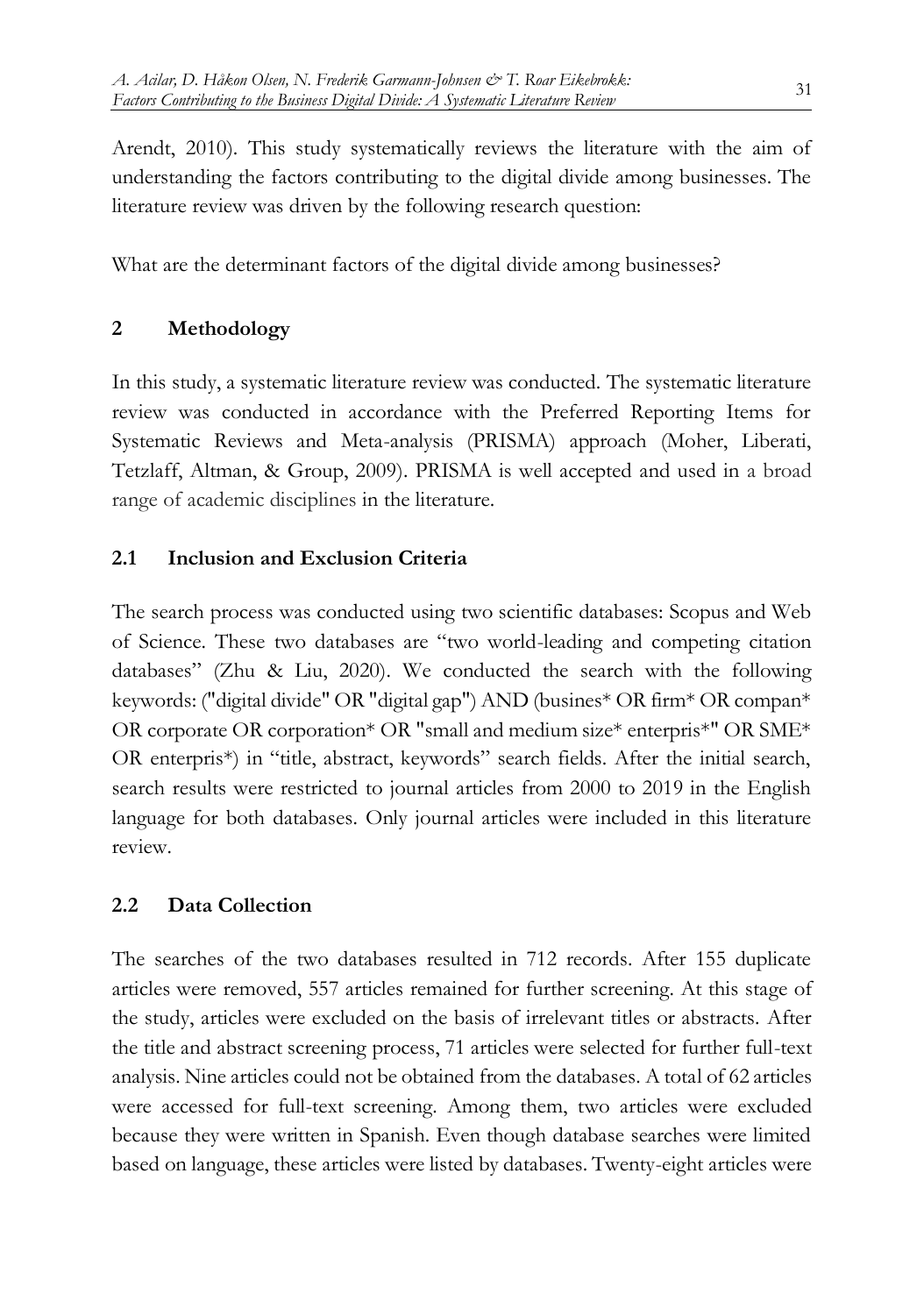selected after the full-text screening. In order to code the selected articles, a spreadsheet was created. Full-text articles were excluded, with the following reasons: theoretical, not empirical, data collection methods, and out of focus of this study. The selected articles were coded with the following data: authors' names, article title, publication year, source title, technology, sample country, data source, data collection method, sample size, firm size, sector, methodology, and determinant factors. The steps of the systematic literature review are shown in Figure 1.



**Figure 1: Flow diagram for selection of articles, based on PRISMA.**

### **2.3 Systematic Literature Review Results**

The selected studies in this literature review have been published using samples from countries around the world, including six continents, but mainly from Europe (17 studies) (Table 1).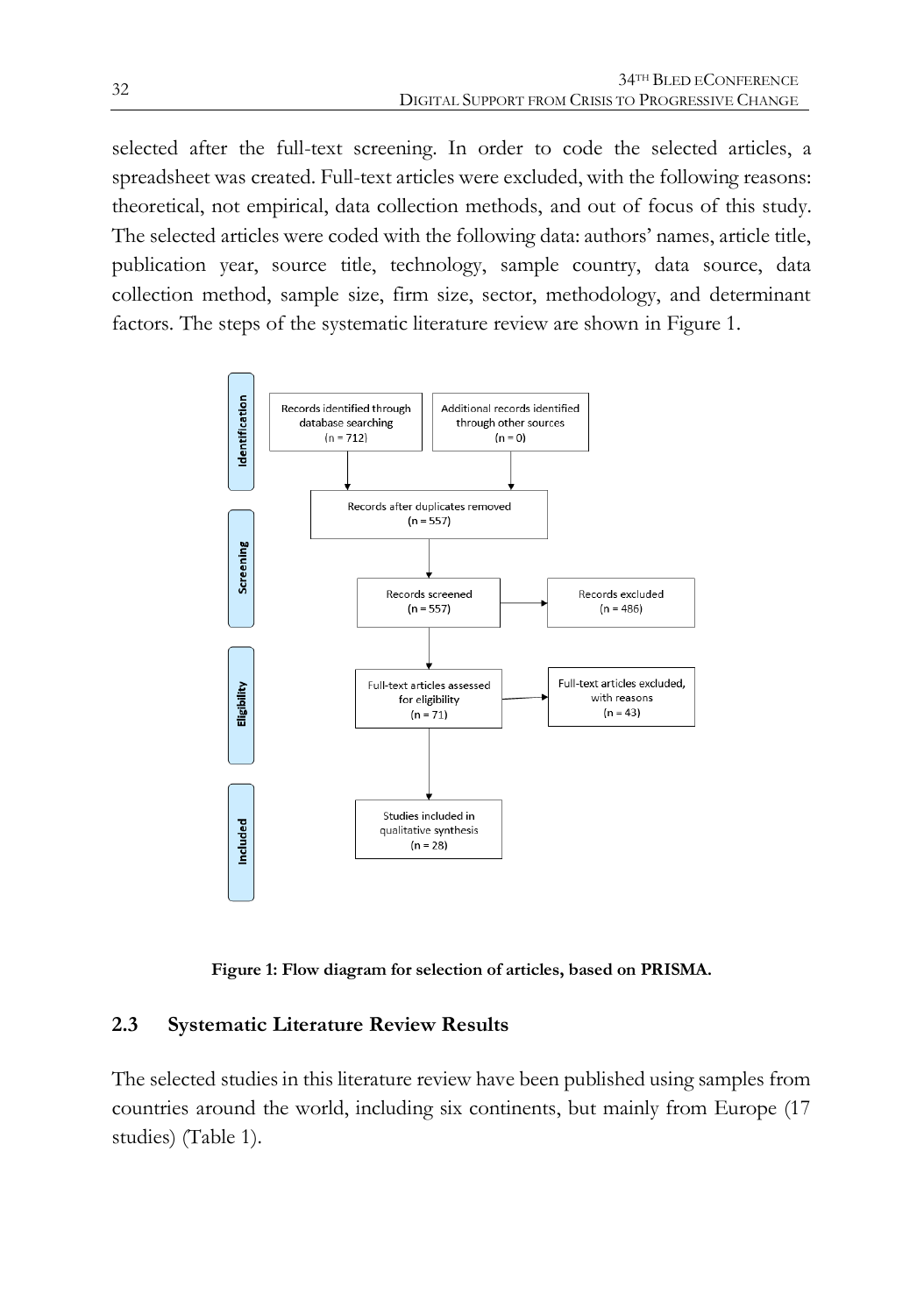|                                         |     | Country of                      |                       |
|-----------------------------------------|-----|---------------------------------|-----------------------|
| Article                                 | no. | sample                          | Technology            |
| Duncombe and Heeks (2002)               | A1  | Botswana                        | <b>ICT</b>            |
| $\overline{\text{Mod}}$ ley (2003)      | A2  | South Africa                    | B2B e-commerce        |
| Forman (2005)                           | A3  | <b>USA</b>                      | Internet              |
| Gengatharen and Standing (2005)         | A4  | Australia                       | e-marketplaces        |
| Sun and Wang (2005)                     | A5  | China                           | Internet access & use |
| Arbore and Ordanini (2006)              | A6  | Italy                           | Broadband             |
| Hinson and Sorensen (2006)              | A7  | Ghana                           | E-business            |
| Labrianidis and Kalogeressis (2006)     | A8  | Europe                          | A list of ICTs        |
|                                         |     |                                 | ICT use and process   |
| Pighin and Marzona (2008)               |     | A9 Italy                        | automation            |
| Atzeni and Carboni (2008)               |     | A10 Italy                       | <b>ICT</b>            |
| Billon, Ezcurra, and Lera-López (2009)  |     | A11 Europe                      | Website               |
| Karen L. Middleton and Chambers         |     |                                 |                       |
| (2010)                                  |     | $A12$ USA                       | Wifi                  |
| Galve-Górriz and Gargallo Castel (2010) |     | A13 Spain                       | $\overline{ICT}$      |
| Rodríguez-Ardura and Meseguer-Artola    |     |                                 |                       |
| (2010)                                  |     | A14 Spain                       | E-commerce            |
|                                         |     | USA, Spain,                     |                       |
| Wielicki and Arendt (2010)              |     | A15 Portugal, Poland            | ICT-based solutions   |
| K. L. Middleton and Byus (2011)         |     | A16 USA                         | <b>ICT</b>            |
| Chang, Wu, and Cho (2011)               |     | A17 Taiwan                      | <b>ICT</b>            |
| Oni (2013)                              |     | A18 Nigeria                     | Applic. of ICT tools  |
| Bach (2014)                             |     | A19 Europe                      | <b>ICT</b> indicators |
| Oliveira and Dhillon (2015)             |     | A20 Europe                      | <b>B2B</b> e-commerce |
| Billon, Lera-Lopez, and Marco (2016)    |     | A21 Europe                      | ICT                   |
| Doherty, Ramsey, Harrigan, and          |     |                                 | Broadband             |
| Ibbotson (2016)                         |     | A22 Ireland                     | technologies          |
| Billon, Marco, and Lera-Lopez (2017a)   |     | A23 Europe                      | $\rm{ICT}$            |
| Billon, Marco, and Lera-Lopez (2017b)   |     | A24 Europe                      | ICT                   |
| Ayinla and Adamu (2018)                 |     | A25 Global                      | <b>BIM</b> technology |
| Ruiz-Rodríguez, Lucendo-Monedero,       |     |                                 |                       |
| and González-Relaño (2018)              |     | A26 Europe                      | ICT                   |
| Jordá Borrell, López Otero, and         |     |                                 |                       |
| Contreras Cabrera (2018)                |     | A27 Global                      | <b>ICT</b>            |
|                                         |     |                                 | Broadband, website,   |
| Bowen and Morris (2019)                 |     | A28 United Kingdom social media |                       |

#### **Table 1: Selected articles, country of sample, technology**

Data in two studies are collected on a global scale. Various technologies are subject to the articles as indicators of the digital divide, such as the Internet, broadband, ebusiness, e-marketplace, website, social media, wifi, e-commerce, and B2B ecommerce. Some studies did not indicate the specific technology; instead, they used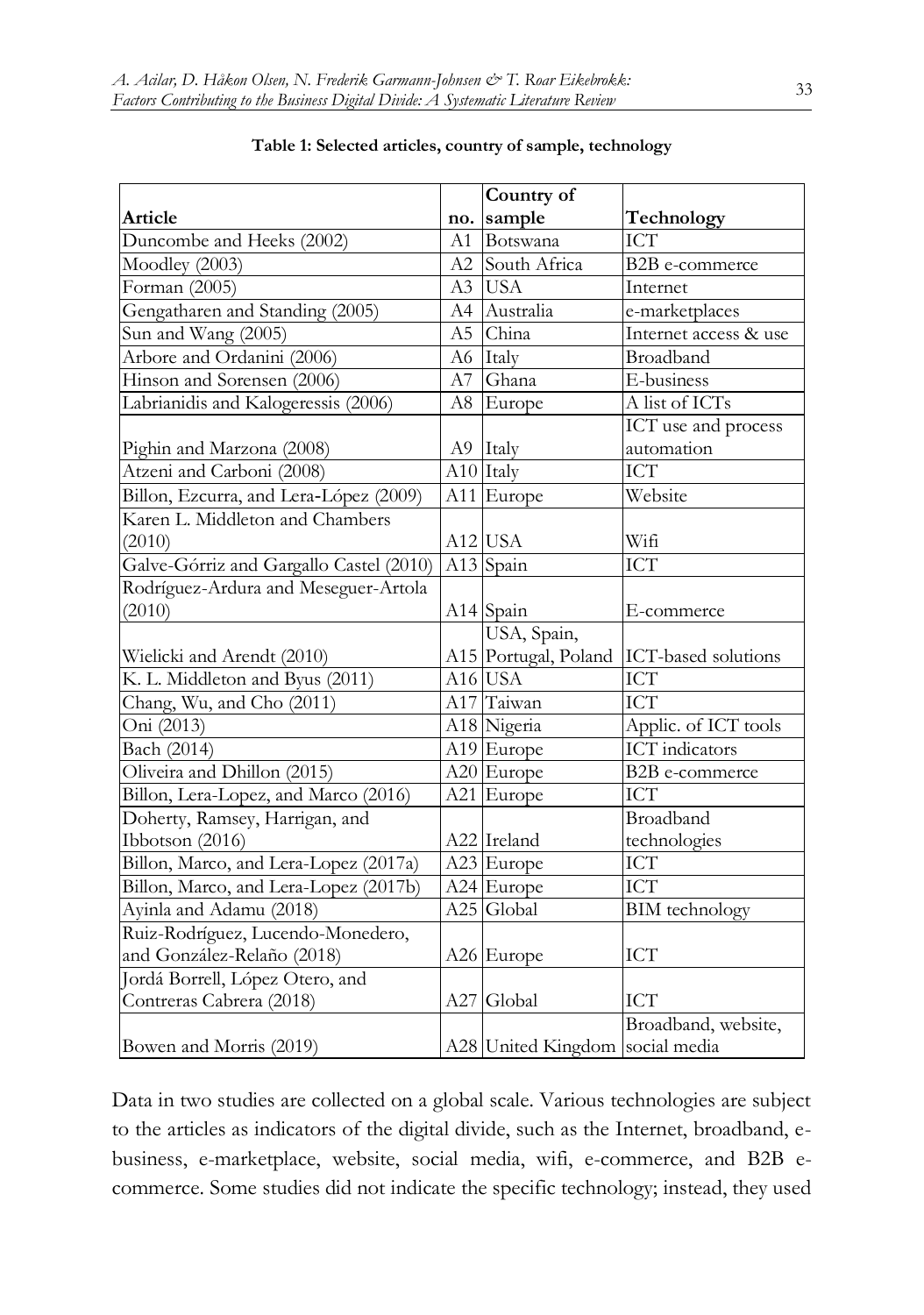the general term ICT. The sample sizes of the selected studies vary from 5 to more than 40,000 enterprises. Firm sizes in the studies are also various. Samples include enterprises with different sizes, from micro-enterprises to large-size enterprises, in sectors including manufacturing, finance, service, construction, and food. Four studies (A1, A5, A15, and A20) have samples in more than five sectors. Based on the level of the study, there are two main groups of articles: country or region level and firm-level articles. Country-level articles (A8, A11, A19, A21, A23, A24, A27) mainly used secondary data and applied econometric statistical analyses. Data of the selected studies come mainly from surveys. Almost half of the studies used secondary data. The selected studies used various quantitative methods for analyzing their data, such as the Chi-square test, regression analysis, correlation analysis, ANOVA, MANOVA, factor analysis, cluster analysis, spatial data analysis, logit analysis, structural equation modeling.

It is found that there are 54 different factors identified in the selected literature. Based on the selected articles in this literature review, we categorized the factors determining the digital divide as technological (Table 3), organizational (Table 4), and environmental factors (Table 5), using Technology-Organizational-Environmental (TOE) framework (Tornatzky & Fleischer, 1990). Table 3 presents factors related to technology. The most common technological factors reported in the selected articles are identified as perceived usefulness, cost, degree of ICT readiness, and relative advantage.

| Factors                                   | Article No.                                         |
|-------------------------------------------|-----------------------------------------------------|
| Relative advantage                        | A4, A22                                             |
| Perceived benefits                        | A4                                                  |
| Perceived usefulness                      | A4, A7, A22                                         |
| Perceived impact on the image of the firm | A22                                                 |
| Perceived need                            | A1                                                  |
| Cost                                      | A1, A2, A25                                         |
| Digital awareness                         | A18                                                 |
| The degree of ICT readiness               | A <sub>14</sub> , A <sub>15</sub> , A <sub>20</sub> |
| Prior IT investment                       | A3                                                  |
| Technology/interoperability               | A25                                                 |
| Technology integration                    | A20                                                 |
| Innovation target (technology) to be used | A9                                                  |

#### **Table 3: Technological Factors**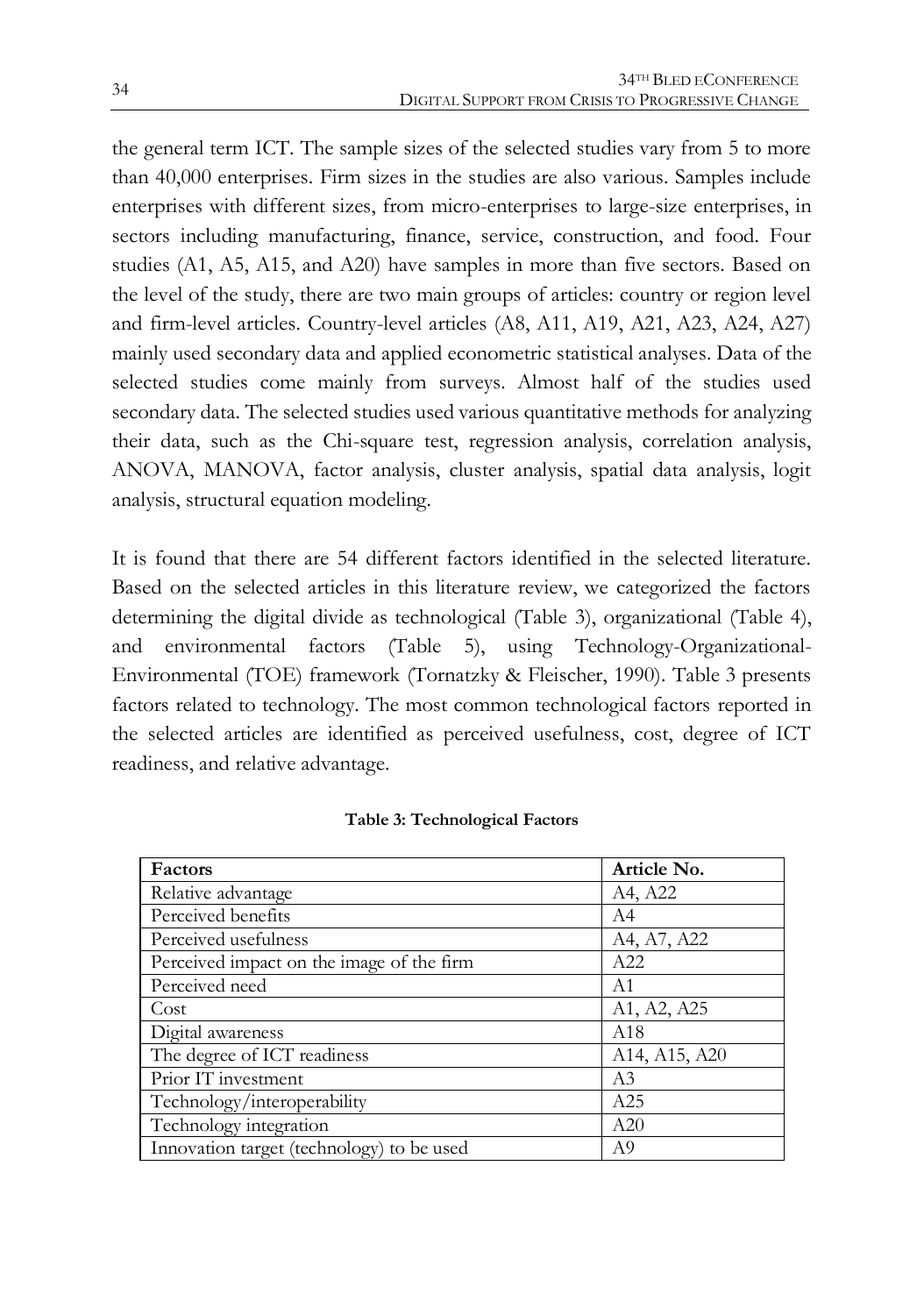Table 4 shows organizational factors. The most common organizational factor is firm size. As it is directly related to both firms' financial ability to acquire and human resources to use, firm size is a prominent factor in adopting the technology. Small businesses with limited financial and human resources struggle with following technological developments. In addition to firm size, several other organizational factors are identified in the articles, such as factors related to human resources (employees´ education, expertise, training, investment per employee), owner's characteristics, internalization, organizational culture, and firm's age.

| Factors                                | Article No.         |
|----------------------------------------|---------------------|
| Firm size                              | A3, A5, A6, A8, A20 |
| Firm's age                             | A5, A10             |
| Organizational Culture                 | A9, A25             |
| Ethnicity                              | A12, A16            |
| Owners age                             | A8, A12             |
| Owner innovativeness                   | A4                  |
| Owners Education level                 | A8                  |
| Outsourcing strategy                   | A6                  |
| Financial constraints                  | A10                 |
| Lack of resources                      | A28                 |
| Reorganization                         | A10                 |
| Internationalization                   | A14, A28            |
| R&D (Innovation capacity)              | A10, A23            |
| Employees' education                   | A13, A20, A24       |
| Labor composition                      | A10                 |
| Skills and capabilities                | A2, A25             |
| Training                               | A13, A25            |
| Individual growth ability of employees | A <sub>9</sub>      |
| Geographic dispersion of employees     | A3                  |
| Perceived obstacles                    | A20                 |

#### **Table 4: Organizational Factors**

Table 5 presents the identified environmental factors in the selected articles, which are related to the environment of the firm. The most commonly reported environmental factor is location. After that, sector, customers, firms' pressure, and financial support are other significant environmental factors reported by the researchers. The location of the firm is an important factor in the adoption of technology. The urban and rural divide still exists for businesses. Also, businesses in less developed countries or regions tend to be on the wrong side of the digital divide.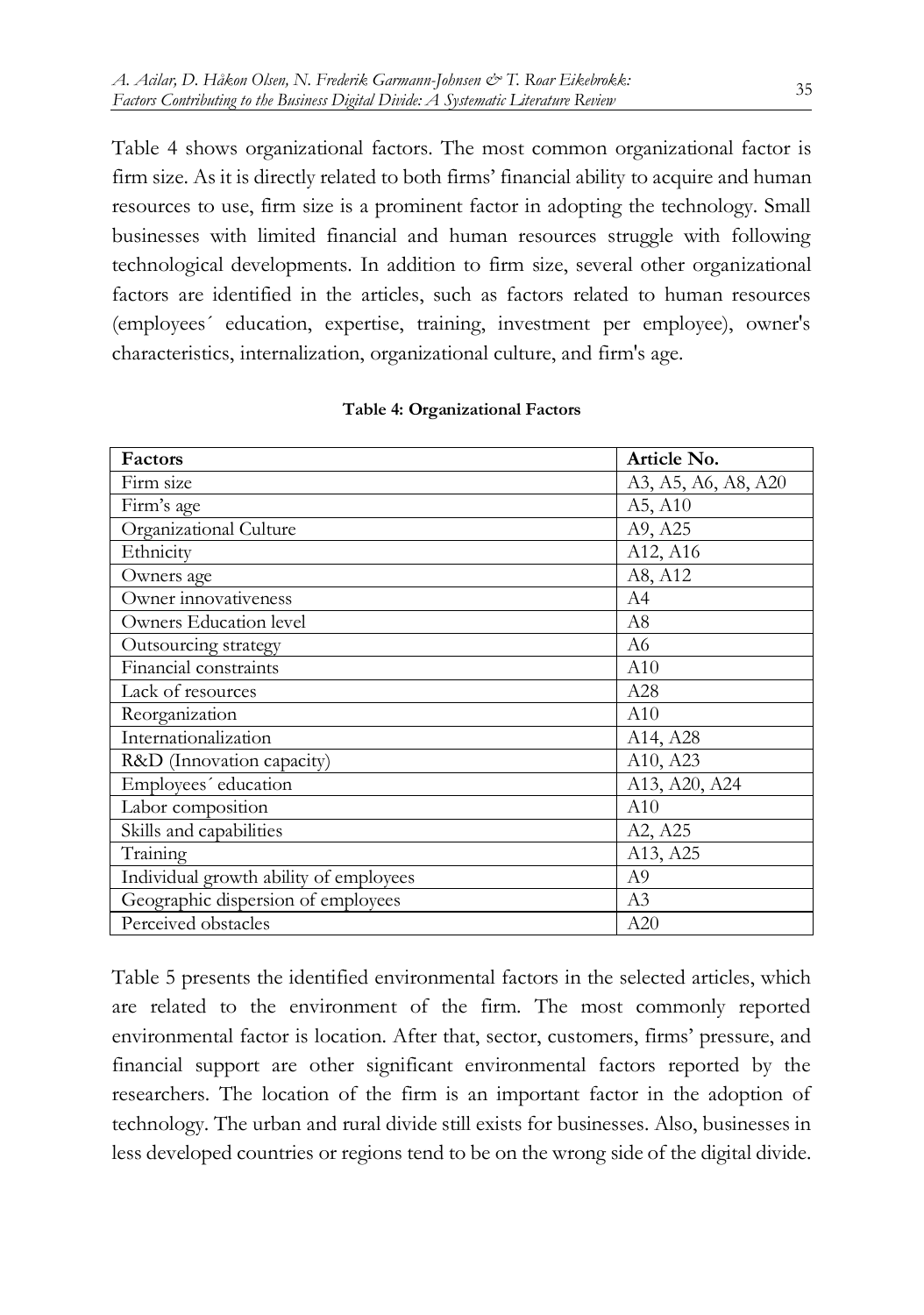| Factors                                          | Article No.          |
|--------------------------------------------------|----------------------|
| Location                                         | A5, A6, A8, A21, A28 |
| Sector                                           | A5, A8, A21, A24     |
| Sectoral composition                             | A11                  |
| Customers                                        | A14, A22, A25        |
| Pressure of firms                                | A3, A14, A20         |
| Network intensity                                | A8                   |
| Trading partner collaboration                    | A20                  |
| Financial support, subsidies, government support | A8, A10, A17         |
| Government policy                                | A2                   |
| Legal requirements                               | A25                  |
| REM ownership structure and governance           | A4                   |
| Critical mass                                    | A4                   |
| Infrastructure                                   | A2                   |
| Innovation performance of the country            | A19                  |
| GDP per capita                                   | A11                  |
| Fiscal decentralization                          | A21                  |
| Population density                               | A11                  |
| The extent of countries' globalization           | A27                  |
| Digital development of the country               | A26                  |
| Accessibility to ICT capabilities of the country | A27                  |
| Technological readiness of market forces         | A14                  |
| The educational level of the region              | A11, A21             |

#### **Table 5: Environmental Factors**

## **3 Discussion**

This study has presented the results of a systematic literature review of studies on the digital divide among businesses, published between 2000 and 2019. The business digital divide phenomenon has been investigated in developing and developed countries, particularly in Europe. There is a relatively small number of studies in developing economies. The divide has been approached with different digital technologies, involving adoption and use. The studies suggest that the digital divide exists among businesses in different sizes, sectors, and countries. Identified factors determining the business digital divide are categorized as technological, organizational, and environmental factors. The most commonly reported factors in the articles are identified as firm size, human resources, location, sector, customers, the pressure of firms, financial support, perceived usefulness, cost, and the degree of ICT readiness.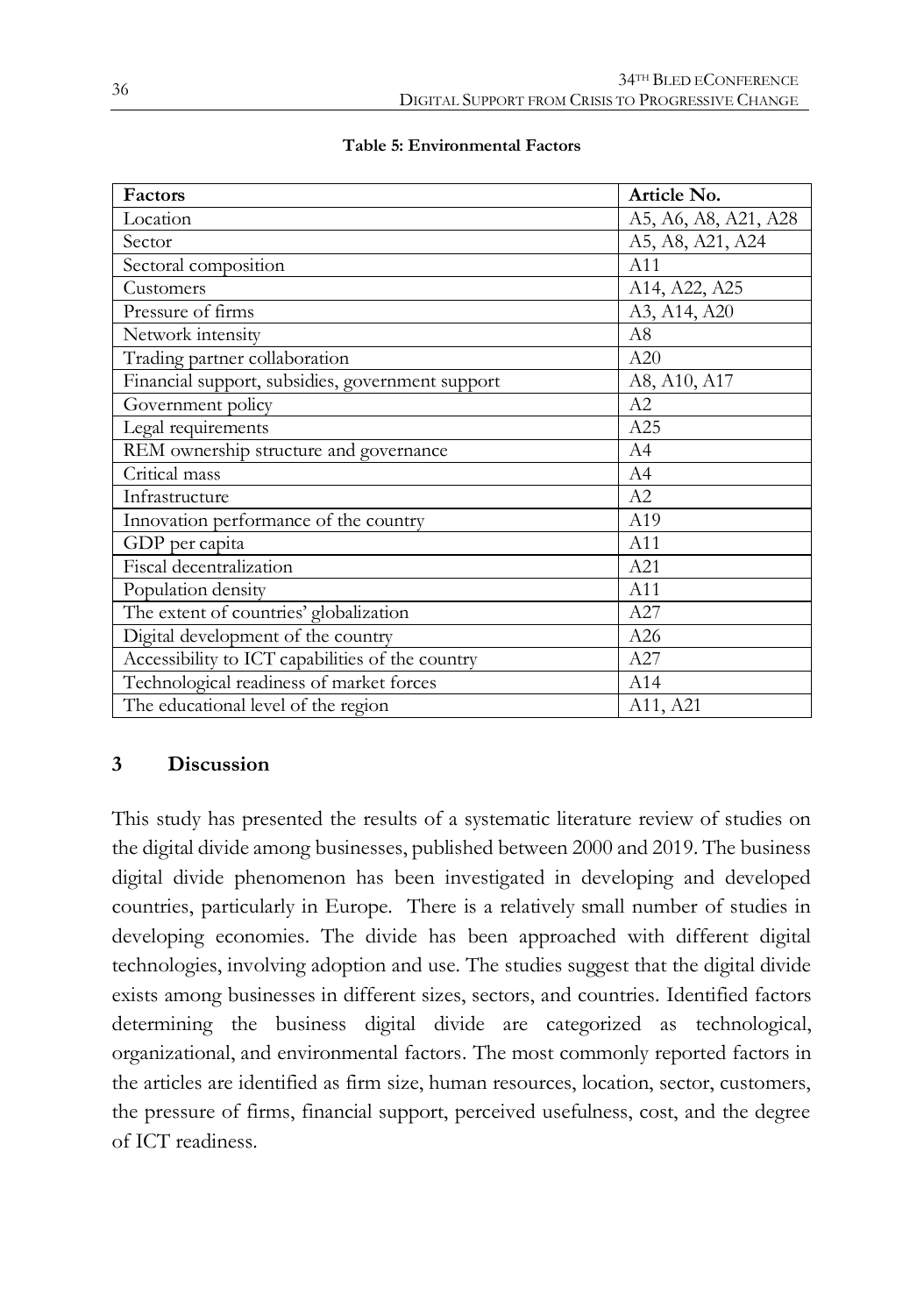The literature has increasingly emphasized digitalization as an important vehicle for generating value from information technology for society, industry, and enterprises (Reis, Amorim, Melão, Cohen, & Rodrigues, 2019). In order to significantly benefit from digitalization, extensive changes are required in the organization. Digitalization implies significant changes for businesses, including strategy and business models, internal and external processes, organizational culture, etc. (Parviainen, Tihinen, Kääriäinen, & Teppola, 2017), a digital transformation. We found that the literature on the digital divide has barely addressed the digital transformation issues.

The size and pace of the digital transformation make investments in digitalization for businesses of all sizes and in all industries inevitable to ensure success and survival (Hossnofsky & Junge, 2019). "Digitalisation is feared as a source of disruption, with the risk that only a few firm will emerge as winners while many firms and workers lose out, leading to a more polarised economic structure" (Veugelers, Rückert, & Weiss, 2019). Therefore, digitalization involves internal and external challenges for businesses, particularly SMEs. With limited financial and human resources, digitalization is a real threat for many SMEs and can widen the digital divide between SMEs and large businesses. Firms need dynamic capabilities to cope with the digital transformation and to adapt to the changing environment. However, it is a challenge for businesses to design mechanisms that enable repeatable, continuous adaptation (Vial, 2019). Besides, it is challenging for businesses to grasp how digitalization can be leveraged to transform their business models to achieve sustainable benefits (Parida, Sjödin, & Reim, 2019). Businesses need to understand how they can continuously derive and leverage value through developing their IT capabilities (Eikebrokk & Olsen, 2007). We, therefore, argue that further studies should explore the digitalization divide, focusing on factors causing the divide in digitalization processes and digitalization capabilities.

The business digital divide studies mainly focus on the adoption and use of ICTs, and there are not many studies about outcomes of ICT usage (third-level digital divide) in businesses. For example, there is not much evidence that the digitalization of the business causes a significant productivity boost (Veugelers et al., 2019). Future research can also aim to investigate the divide between businesses in terms of outcomes and benefits of using ICTs.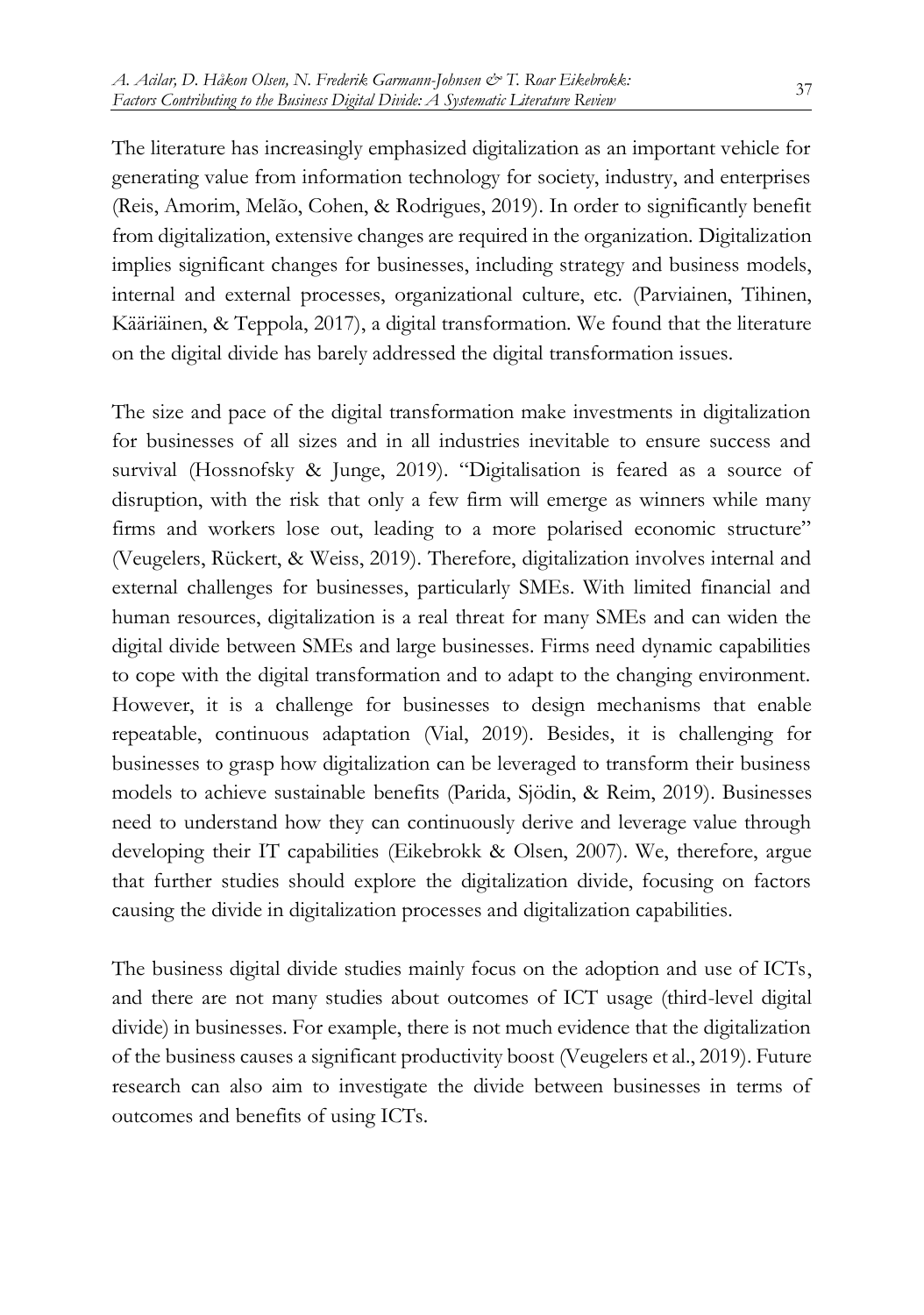### **4 Conclusion**

The digital divide is a global phenomenon that affects people, organizations, and countries around the world. This study provides a systematic literature review about the factors that contribute to the business digital divide. The review is conducted by using two databases: Scopus and Web of Science. Twenty-eight journal articles published between 2000 and 2019 made up the sample of this study and were analyzed in the review. We investigated the characteristics of the business digital divide research and summarized the research distribution in terms of sample characteristics, methodological approaches, and the digital divide determinants. The digital divide exists among businesses in different sizes, sectors, and countries. Identified factors determining the digital divide are categorized as technological, organizational, and environmental factors.

The main limitations of the study can be summarized as follows: Only two databases (Scopus and Web of Science) were used in this study. This review is based on only journal articles written in English. There are certainly other types of publications and studies in different languages, which address the business digital divide. Lastly, it is possible to have different search results using different search strings.

**Funding**: This research received no external funding.

#### **References**

- Arbore, A., & Ordanini, A. (2006). Broadband divide among SMEs: The role of size, location and outsourcing strategies. International Small Business Journal, 24(1), 83-99.
- Atzeni, G. E., & Carboni, O. A. (2008). The effects of grant policy on technology investment in Italy. Journal of Policy Modeling, 30(3), 381-399.
- Ayinla, K. O., & Adamu, Z. (2018). Bridging the digital divide gap in BIM technology adoption. Engineering, Construction and Architectural Management, 25(10), 1398-1416.
- Bach, M. P. (2014). Exploring information and communications technology adoption in enterprises and its impact on innovation performance of European countries. Ekonomicky casopis, 62(04), 335-362.
- Billon, M., Ezcurra, R., & Lera‐López, F. (2009). Spatial effects in website adoption by firms in European regions. Growth and change, 40(1), 54-84.
- Billon, M., Lera-Lopez, F., & Marco, R. (2016). ICT use by households and firms in the EU: links and determinants from a multivariate perspective. Review of World Economics, 152(4), 629-654.
- Billon, M., Marco, R., & Lera-Lopez, F. (2017a). Innovation and ICT use by firms and households in the EU: A multivariate analysis of regional disparities. Information Technology and People, 30(2), 424-448.
- Billon, M., Marco, R., & Lera-Lopez, F. (2017b). Innovation and ICT use in the EU: an analysis of regional drivers. Empirical Economics, 53(3), 1083-1108.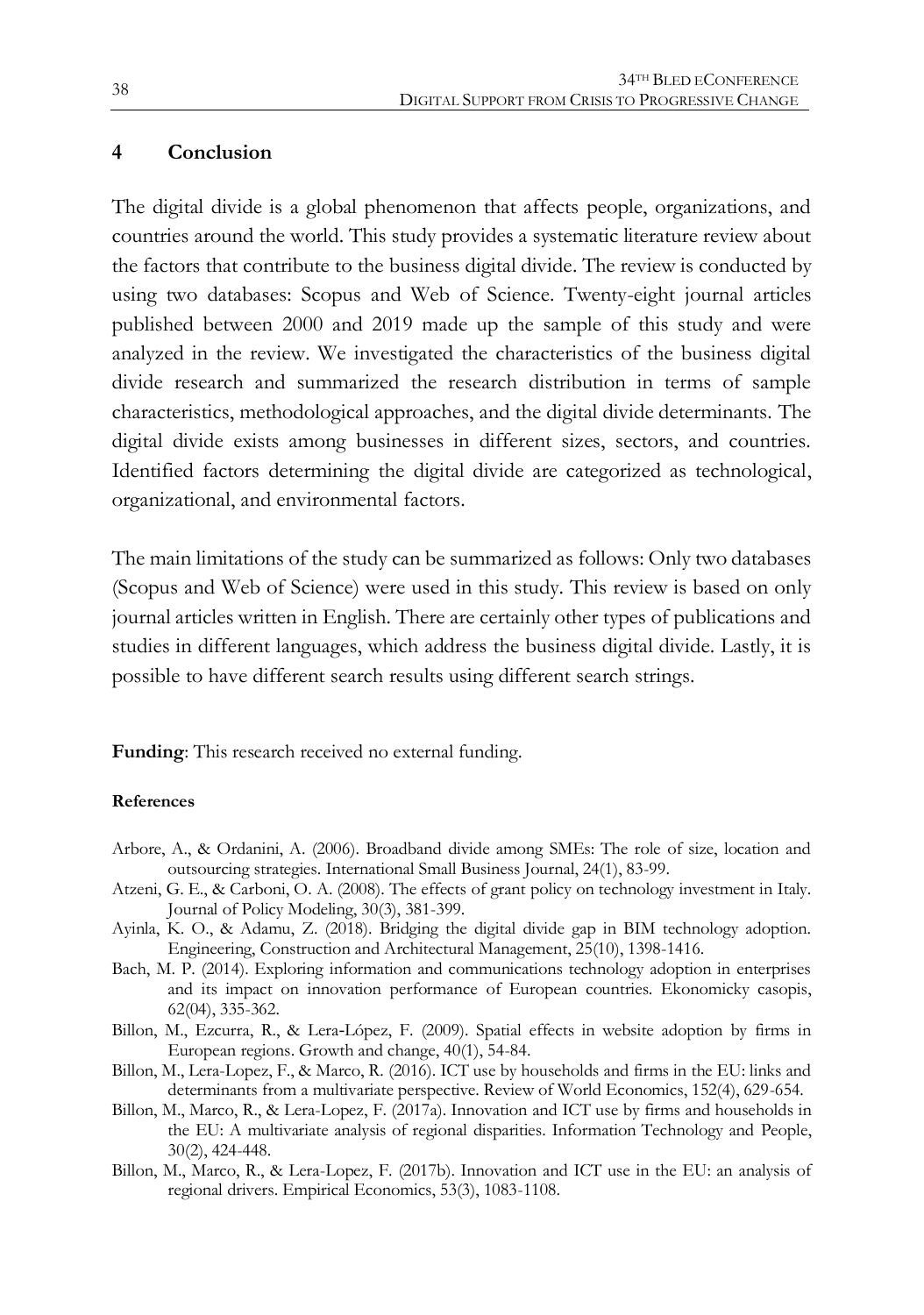- Bowen, R., & Morris, W. (2019). The digital divide: Implications for agribusiness and entrepreneurship. Lessons from Wales. Journal of Rural Studies, 72, 75-84.
- Castells, M. (2002). The Internet galaxy: Reflections on the Internet, business, and society: Oxford University Press on Demand.
- Chang, S.-I., Wu, H.-C., & Cho, C.-M. (2011). The development of digital divide assessment mechanism for SMEs: A perspective from the Taiwan manufacturing industry. Journal of Global Information Technology Management, 14(1), 6-34.
- Dewan, S., & Riggins, F. J. (2005). The digital divide: Current and future research directions. Journal of the Association for information systems, 6(12), 298-337.
- Di. Gregorio, D., Kassicieh, S. K., & De Gouvea Neto, R. (2005). Drivers of e-business activity in developed and emerging markets. IEEE Transactions on Engineering Management, 52(2), 155-166.
- Doherty, E., Ramsey, E., Harrigan, P., & Ibbotson, P. (2016). Impact of broadband Internet technologies on business performance of Irish SMEs. Strategic Change, 25(6), 693-716.
- Duncombe, R., & Heeks, R. (2002). Enterprise across the digital divide: information systems and rural microenterprise in Botswana. Journal of International Development, 14(1), 61-74.
- Eikebrokk, T. R., & Olsen, D. H. (2007). An empirical investigation of competency factors affecting ebusiness success in European SMEs. Information & Management, 44(4), 364-383.
- Forman, C. (2005). The Corporate Digital Divide: Determinants of Internet Adoption. Management Science, 51(4), 641-654.
- Galve-Górriz, C., & Gargallo Castel, A. (2010). The relationship between human resources and information and communication technologies: Spanish firm-level evidence. Journal of theoretical and applied electronic commerce research, 5(1), 11-24.
- Gengatharen, D. E., & Standing, C. (2005). A framework to assess the factors affecting success or failure of the implementation of government-supported regional e-marketplaces for SMEs. European Journal of Information Systems, 14(4), 417-433.
- Hinson, R., & Sorensen, O. (2006). E-business and small Ghanaian exporters: Preliminary micro firm explorations in the light of a digital divide. Online Information Review, 30(2), 116-138.
- Hossnofsky, V., & Junge, S. (2019). Does the market reward digitalization efforts? Evidence from securities analysts' investment recommendations. Journal of Business Economics, 89(8), 965- 994.
- Jordá Borrell, R. M., López Otero, J., & Contreras Cabrera, G. A. (2018). Factors that influence ICT adoption at the country level. PLS-SEM Modelling. Revista De Economia Mundial, 50, 153-
- Labrianidis, L., & Kalogeressis, T. (2006). The digital divide in Europe's rural enterprises. European Planning Studies, 14(1), 23-39.
- Middleton, K. L., & Byus, K. (2011). Information and communications technology adoption and use in small and medium businesses: The influence of Hispanic ethnicity. Management Research Review, 34(1), 98-110.
- Middleton, K. L., & Chambers, V. (2010). Approaching digital equity: is wifi the new leveler? Information Technology & People, 23(1), 4-22.
- Moher, D., Liberati, A., Tetzlaff, J., Altman, D. G., & Group, P. (2009). Preferred reporting items for systematic reviews and meta-analyses: the PRISMA statement. PLoS med, 6(7), 264-270.
- Moodley, S. (2003). Whither business-to-business electronic commerce in developing economies? The case of the South African manufacturing sector. Information Technology for Development, 10(1), 25-40.
- North, K., Aramburu, N., & Lorenzo, O. J. (2019). Promoting digitally enabled growth in SMEs: a framework proposal. Journal of Enterprise Information Management, 33(1), 238-262.
- OECD. (2001). Understanding the Digital Divide.
- OECD. (2017). Enhancing the contributions of SMEs in a global and digitalised economy.
- Oliveira, T., & Dhillon, G. (2015). From Adoption to Routinization of B2B e-Commerce. Journal of Global Information Management, 23(1), 24-43.
- Oni, A. O. (2013). Digital divide a challenge to the real estate practice in Nigeria? Property Management, 31(1), 22-38.